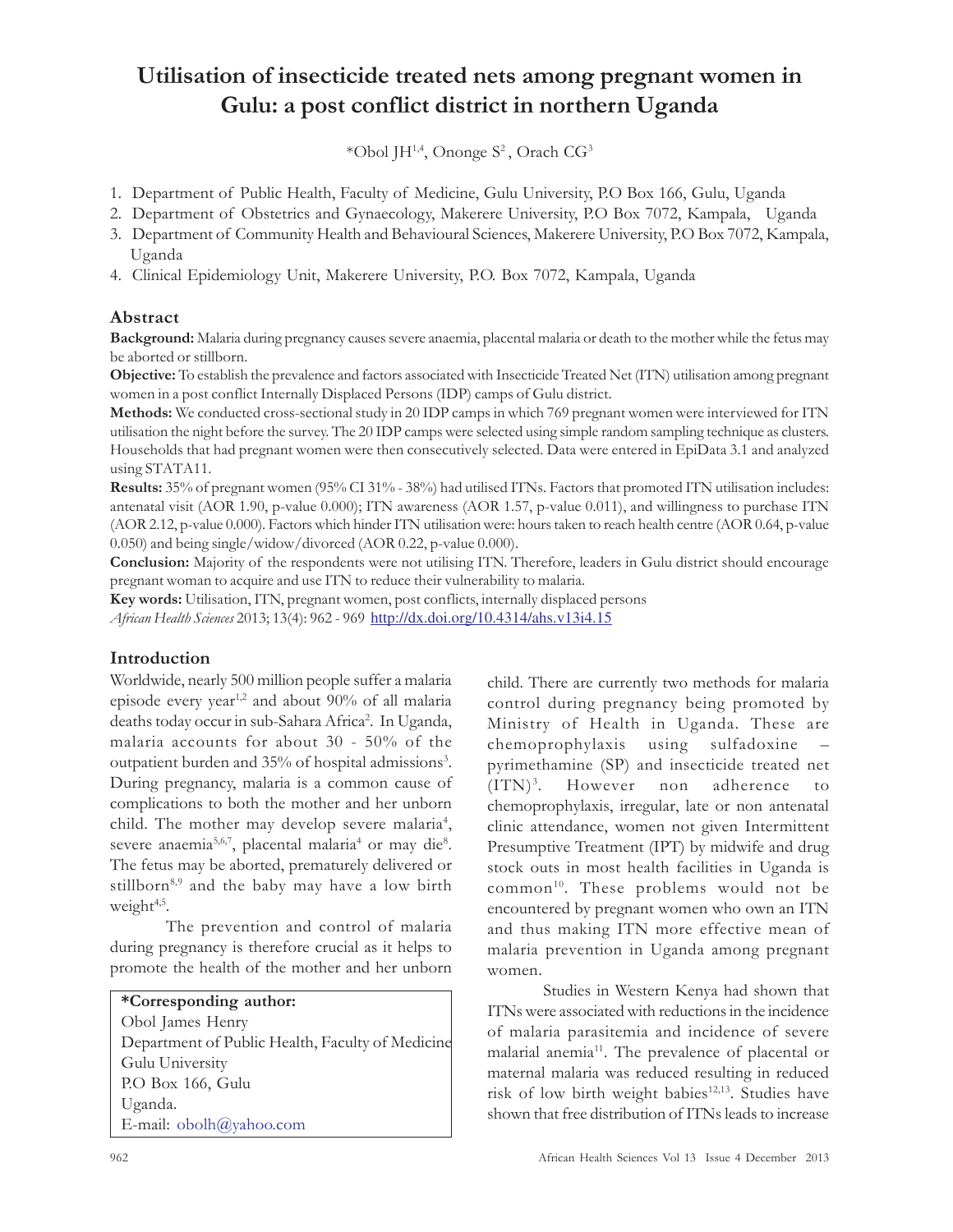use<sup>14</sup> with 82% of participants reported using an ITN during pregnancy; 76% used it every night, and 79% reported a net re-treatment date within the last 6 months<sup>15</sup>. In Uganda, the national target of 50% of households to be covered with ITN by the year 2007 has not been met thus leaving many pregnant women at risk of malaria infection during pregnancies<sup>3</sup>. This study therefore aimed to establish the prevalence and factors associated with the utilisation of ITNs by pregnant women in post conflict Gulu district internally displaced person (IDP) camps.

#### Methods

We conducted a cross-sectional study using quantitative data collection techniques in the IDP camps of Gulu district which is a post conflict area in northern Uganda from March 3 – 19, 2009. Gulu is one of the districts which had been hit hard by the over two decades of arm conflict. The district has two counties and a Municipality. Generally life had been hard in Gulu district. People movement were restricted since the army had put curfew in both the Municipality and in the IDP camps. Most of the roads outlets outside the Municipality and IDP camps were planted with landmines. The IDP camps were situated in the two counties of Aswa and Omoro which were outside the Municipality. All the inhabitants of the IDPs lived in grass thatched hut or tents provided by the relief agencies. Lives in the IDP camps were generally hard as the population were cramped together in a small place. The IDPs were cut off from their farm land and were relying on relief food given by relief agencies. Few people in the IDP camps were able to have some petty businesses. Most of the health centres were non functional as staffs had abandon them due to insecurity. Also, in the IDP camps which do not have a government health facility, emergency relief organisation erected structures to provide some basic health care services. In all the IDP camps, health care services, education, water and sanitation were services provided by the emergency relief organisations and the United Nations.

Gulu district had thirty one (31) IDP camps with a population of 108,099 inhabitants as of June, 2008<sup>16</sup>. The district is a high transmission area for malaria in Uganda. Unpublished data summary from Health Management Information System (HMIS) record of Gulu for malaria cases among pregnant women from July 2007 to June 2008 indicates that on average there were four hundred fifteen (415) cases of malaria among pregnant women per month<sup>17</sup>. Because of the appalling life situation in IDPs camps, non governmental organisations (NGOs) had distributed ITNs to the IDP camps and others through antenatal clinics.

#### Sample size estimation and Sampling method

The sample size was estimated using the modified Kish and Leslie formula of 1965<sup>18</sup>

 $n = [z^2pq/d^2]*2$ Where:  $n =$  the sample size,  $z =$  the standard normal deviate (1.96 for a 95% confidence level),  $d =$  the level of precision desired (set at 0.05),  $p =$  the proportion of the population having ITN  $(0.5)$  (The proportion is unknown),  $q =$  the proportion of the population that does not have ITN (1-p) and 2 = Design effect. This gave sample size of 769 pregnant women.

A total of twenty (20) IDP camps were selected using simple random sampling as clusters for survey with ten (10) IDP camps in each County. The name of the IDP camps in each county was written on a piece of paper, folded and put inside a non transparent polythene bag for each county. The pieces of paper with the IDP camp name in them were then picked once at a time without putting it back into the polythene bag until we have generated the names of the 10 IDP camps in each of the two counties. The numbers of pregnant women to be interviewed in each IDP camp was determined using proportion to size cluster sampling method. The numbers of pregnant women to be interviewed in each IDP camp was got by dividing the population of pregnant women in the IDP camp by the total numbers of pregnant women in all the clusters and multiplying by the sample size (769). Within each IDP camp, we determined the centre first and then the direction of movement was got by spinning a bottle. The direction of movement was where the top faced when the bottle stopped spinning. We counted all the households from the centre to the end of the IDP camps/clusters. Each household was given a number on a piece of paper from the first to the last. To determine the starting household for the survey, we randomly picked a piece of paper containing the number assigned to the household. We then use consecutive sampling method by moving to the next nearest household to select pregnant women to be interviewed in each IDP camp.

The inclusion criteria for the study subjects were pregnant women who confirmed that they were pregnant and were resident of the twenty (20) selected IDP camps during the survey and present on the interview date who gave written informed consent to participate in the study. The study was approved by the Faculty of Medicine Research and Ethic Committee, Makerere University.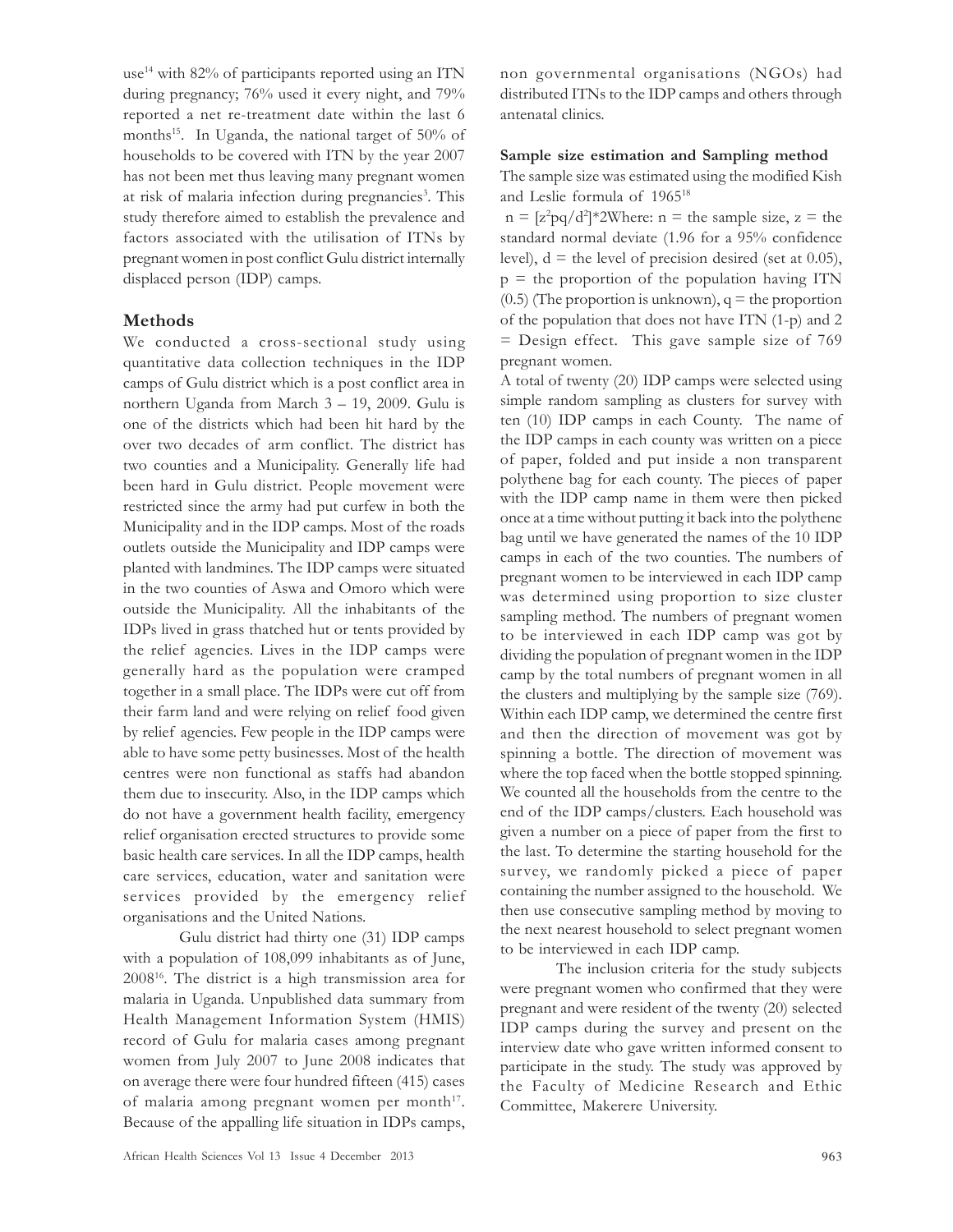#### Data collection

Data was collected on socio-demographic characteristics, sources of ITN and ITN utilisation using a pretested, semi-structured questionnaire by trained research assistants. The respondents were asked whether they have slept under an ITN the night before the survey. ITN utilisation was taken as sleeping under an ITN the night before the survey. The questionnaire was translated into the local language (Acholi) and back translated to English to ensure consistency in meaning.

#### Data management and analysis

Data was entered into Epidata version 3.1, cleaned, coded, edited and exported to STATA version 11 for analysis. Categorical variables were displayed into frequencies and histogram while continuous variables were grouped into category using mean. We performed univariate, bivariate and multivariate analysis. Any factor at the bivariate level with p-value 0.2 was included in the multivariate analysis model to assess for interaction, confounding and also to determine the independent predictors of ITN utilization. We performed logistic regression model using the stepwise method for the predictors of ITN utilisation to first obtained the crude Odds Ratio and then run the model after adjusting for clustering of the data among the IDP camps. The result was considered to be statistically significance if the p-value  $< 0.05$ .

#### Results

A total of 769 pregnant women were interviewed with age ranging from 14 to 45 years with a mean age of 25.3years and standard deviation (SD) of 6.2. 571 (74%) of the pregnant women had formal education. 477 (62%) of the pregnant women were cohabiting. 442 (58%) of the pregnant women took an hour or more to reach health centre. 648 (84%) of the pregnant women were multigravidae. The mean number of births was 3.6 with SD=2.1 and it ranges from 1 - 13 births. The mean gestation age was 5.7 months and ranges from  $1 - 10$  months. The mean income was Uganda shillings 14406 with  $SD = 41858$  Shillings and ranges from zero Shillings per month to Shillings 500,000 per month. Figure 1 shows Univariate results for prevalence of ITN utilisation among pregnant women from Gulu district IDP camps. Prevalence of ITN utilisation among pregnant women in a post conflict district of Gulu was quite low at 35% (95% CI 31% - 38%) only.

Table 1: Socio-demographic characteristics of respondents

| Variable                                 | $\frac{0}{0}$<br>n |
|------------------------------------------|--------------------|
| Age                                      |                    |
| $14 - 25$                                | 423 (55)           |
| $26 - 45$                                | 346 (45)           |
| Education                                |                    |
| No Formal education                      | 198 (26)           |
| Had Formal education                     | 571 (74)           |
| <b>Education</b> level                   |                    |
| Primary                                  | 541 (95)           |
| Secondary                                | 026(05)            |
| Tertiary                                 | 002(00)            |
| Marital status                           |                    |
| Married                                  | 232(30)            |
| Single                                   | 058 (08)           |
| Cohabiting                               | 477 (62)           |
| Divorced                                 | 001(00)            |
| Widowed                                  | 001(00)            |
| Religion                                 |                    |
| Catholic                                 | 627 (82)           |
|                                          |                    |
| Anglican (Protestant)<br>Moslem          | 088 (11)           |
|                                          | 005(01)            |
| Pentecostal                              | 046 (06)           |
| Others                                   | 002(00)            |
| Time taken to reach Health unit in hours |                    |
| <1                                       | 442 (58)           |
| >1                                       | 315 (42)           |
| Gravidity                                |                    |
| Multigravidae                            | 648 (84)           |
| Primigravidae                            | 121 (16)           |
| Parity                                   |                    |
| Para 0                                   | 127(17)            |
| Para 1 - 2                               | 232 (30)           |
| Para > 3                                 | 410(53)            |
| <b>Engage</b> in business                |                    |
| $\rm No$                                 | 620(81)            |
| Yes                                      | 147 (19)           |
| Awareness about ITN                      |                    |
| No                                       | 230(30)            |
| Yes                                      | 535 (70)           |
| Being Employed (Salary earning)          |                    |
| No                                       | 761 (99)           |
| Yes                                      | 007(01)            |
| <b>Gestation age in Trimesters</b>       |                    |
| <b>First Trimester</b>                   | 152 (20)           |
| Second Trimester                         | 296 (39)           |
| Third Trimester                          | 314(41)            |
|                                          |                    |
| Income per month<br>$<$ Shs 14406        |                    |
|                                          | 600 (79)           |
| $>$ Shs 14406                            | 160(21)            |

964 African Health Sciences Vol 13 Issue 4 December 2013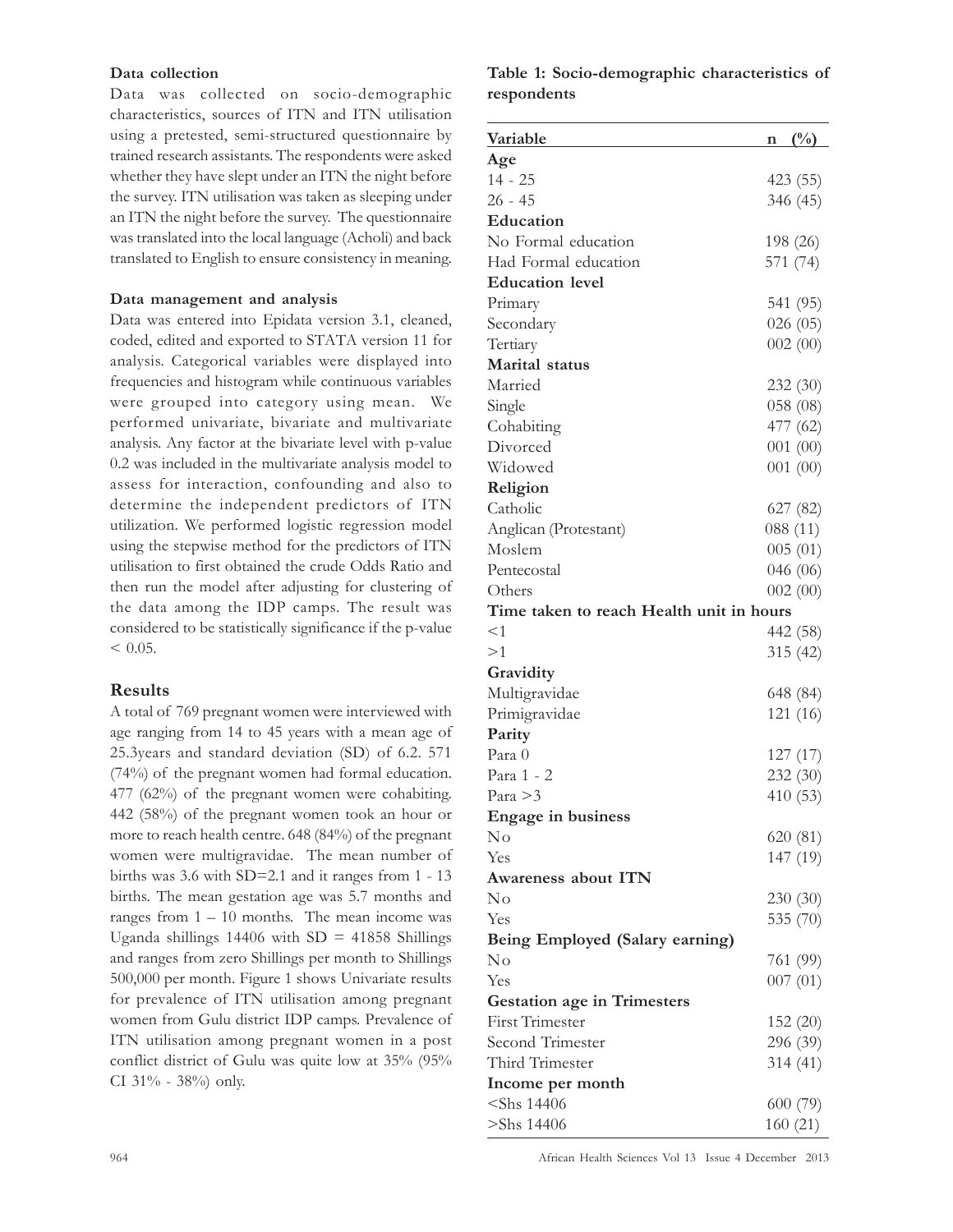

Figure 1: Prevalence of Insecticide treated net (ITN) utilisation

Factors which promoted ITN use at the bivariate level were ante-natal attendance (OR = 1.99, 95% CI 1.42 - 2.79, p-value 0.000), willingness to purchase ITN (OR = 2.51, 95% CI 1.83 – 3.44, p-value 0.000), being engaged in business ( $OR = 1.56$ ,  $95\%$  CI 1.08  $-$  2.26, p-value = 0.017) and awareness about ITN  $(OR = 1.61, 95\% \text{ CI } 1.15 - 2.26, \text{ p-value } = 0.005).$  Factors which hinder ITN utilisation among pregnant women were being Single/Widow/Divorce (OR  $= 0.19, 95\% \text{ CI } 0.08 - 0.45, \text{ p-value } = 0.000 \text{ and }$ time taken to reach health centre in hours ( $OR =$ 0.69, 95% CI = 0.50 - 0.94, p-value = 0.017). Table 2 summarises results for bivariate analysis of factors associated with ITN utilisation.

| <b>Variables</b>            | Frequency |     | <b>Utilised ITN</b> | <b>OR</b> | 95% CI           | P-value |
|-----------------------------|-----------|-----|---------------------|-----------|------------------|---------|
|                             | N         | Yes | $\bf No$            |           |                  |         |
| Age                         |           |     |                     |           |                  |         |
| $14 - 25$                   | 423       | 157 | 262                 | 1.00      |                  |         |
| $26 - 45$                   | 346       | 114 | 232                 | 0.84      | $0.62 - 1.14$    | 0.262   |
| Education                   |           |     |                     |           |                  |         |
| No Formal education         | 198       | 063 | 135                 | 1.00      |                  |         |
| Had Formal education        | 571       | 208 | 363                 | 0.80      | $0.57 - 1.14$    | 0.214   |
| Religion                    |           |     |                     |           |                  |         |
| Catholic                    | 627       | 219 | 408                 | 1.00      |                  |         |
| Anglican (Protestant)       | 088       | 027 | 061                 | 0.82      | $0.51 - 1.33$    | 0.427   |
| Moslem                      | 005       | 002 | 003                 | 1.24      | $0.21 - 7.48$    | 0.815   |
| Pentecostal                 | 046       | 021 | 025                 | 1.56      | $0.85 - 2.86$    | 0.145   |
| Others                      | 002       | 000 | 002                 | 0.00      |                  | 0.300   |
| <b>Engage in Business</b>   |           |     |                     |           |                  |         |
| $\rm No$                    | 620       | 205 | 415                 | 1.00      |                  |         |
| Yes                         | 147       | 064 | 083                 | 1.56      | $1.08 - 2.26$    | 0.017   |
| Marital status              |           |     |                     |           |                  |         |
| Married/Cohabiting          | 709       | 263 | 446                 | 1.00      |                  |         |
| Single/Widow/Divorce        | 060       | 006 | 054                 | 0.19      | $0.08 - 0.45$    | 0.000   |
| Willingness to purchase ITN |           |     |                     |           |                  |         |
| No                          | 382       | 096 | 286                 | 1.00      |                  |         |
| Yes                         | 374       | 171 | 203                 | 2.51      | $1.83 -$<br>3.44 | 0.000   |

|  |  |  |  |  |  |  | Table 2: Bivariate analysis of factors associated with ITN utilisation |  |  |  |
|--|--|--|--|--|--|--|------------------------------------------------------------------------|--|--|--|
|--|--|--|--|--|--|--|------------------------------------------------------------------------|--|--|--|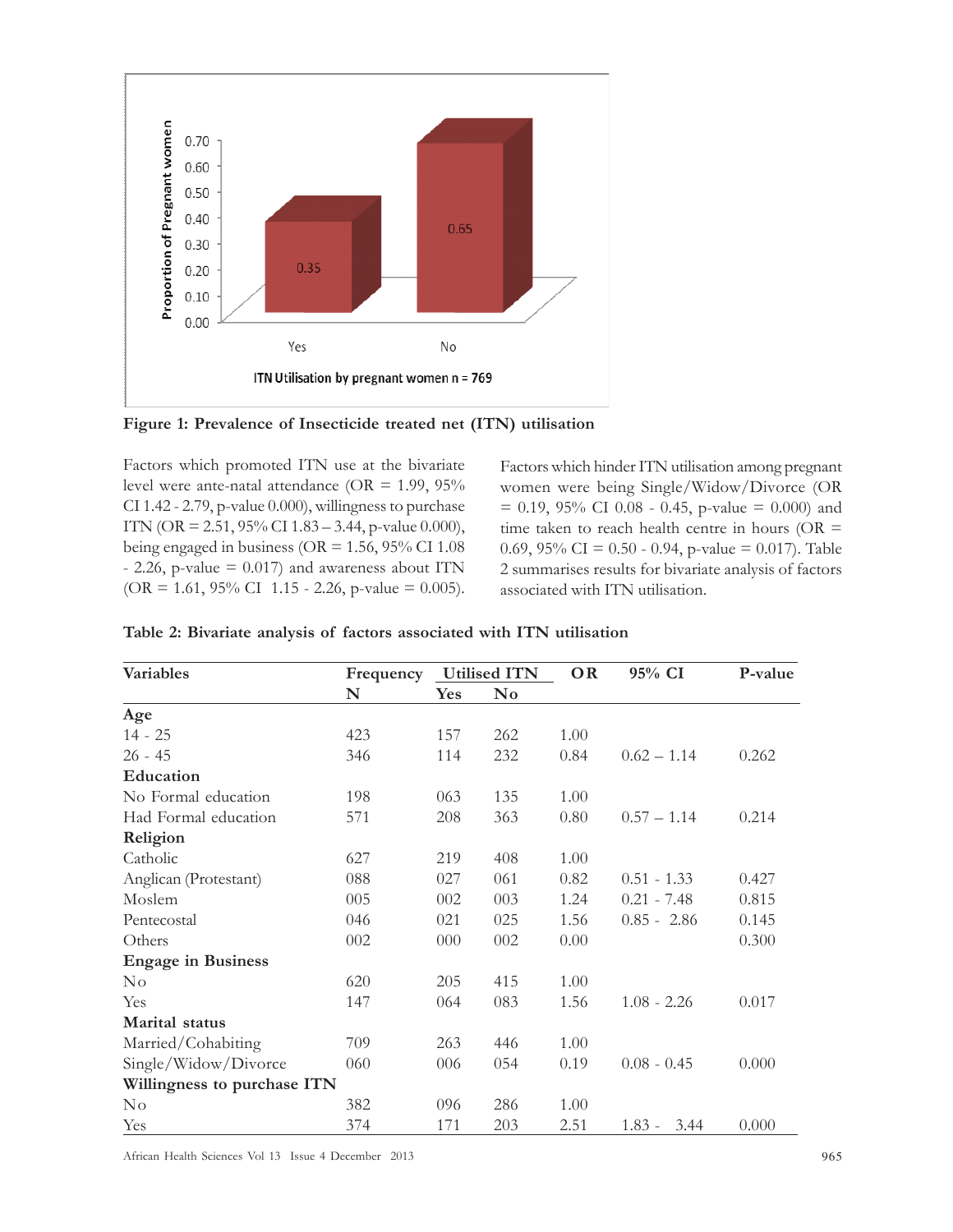| Continuation of table 2 |  |  |
|-------------------------|--|--|
|-------------------------|--|--|

| Variables                                | Frequency |            | <b>Utilised ITN</b> | <b>OR</b> | 95% CI        | P-value |
|------------------------------------------|-----------|------------|---------------------|-----------|---------------|---------|
|                                          | N         | <b>Yes</b> | No                  |           |               |         |
| Time taken to reach Health Unit in hours |           |            |                     |           |               |         |
| <1                                       | 442       | 169        | 273                 | 1.00      |               |         |
| >1                                       | 315       | 094        | 221                 | 0.69      | $0.50 - 0.94$ | 0.017   |
| Awareness about ITN                      |           |            |                     |           |               |         |
| $\rm No$                                 | 230       | 064        | 166                 | 1.00      |               |         |
| Yes                                      | 535       | 205        | 330                 | 1.61      | $1.15 - 2.26$ | 0.005   |
| Sources of Information about ITN         |           |            |                     |           |               |         |
| From Community                           | 095       | 029        | 066                 | 1.00      |               |         |
| Health Centre                            | 202       | 096        | 106                 | 2.06      | $1.22 - 3.48$ | 0.006   |
| Radio                                    | 228       | 077        | 151                 | 1.16      | $0.69 - 1.95$ | 0.572   |
| <b>ITN Sources</b>                       |           |            |                     |           |               |         |
| Given from Health Centre                 | 233       | 200        | 033                 | 1.00      |               |         |
| Given by NGO                             | 041       | 029        | 012                 | 0.40      | $0.18 - 0.87$ | 0.016   |
| Bought it Myself                         | 041       | 034        | 007                 | 0.80      | $0.33 - 1.96$ | 0.627   |
| Others                                   | 008       | 005        | 003                 | 0.28      | $0.06 - 1.22$ | 0.069   |
| <b>Ante-Natal Visit</b>                  |           |            |                     |           |               |         |
| $\rm No$                                 | 255       | 064        | 191                 | 1.00      |               |         |
| Yes                                      | 512       | 205        | 307                 | 1.99      | $1.42 - 2.79$ | 0.000   |
| Income per Month                         |           |            |                     |           |               |         |
| $<$ Shs 14406                            | 600       | 205        | 395                 | 1.00      |               |         |
| $>$ Shs 14406                            | 160       | 064        | 096                 | 1.29      | $0.90 - 1.85$ | 0.163   |
| <b>Gestation Age (Months)</b>            |           |            |                     |           |               |         |
| First Trimester                          | 152       | 041        | 111                 | 1.00      |               |         |
| Second Trimester                         | 295       | 100        | 195                 | 1.39      | $0.90 - 2.14$ | 0.136   |
| Third Trimester                          | 314       | 126        | 188                 | 1.81      | $1.18 - 2.78$ | 0.006   |

The study showed that pregnant women who are single/widow/divorce were significantly less likely to utilise ITN than married/cohabiting pregnant women  $(AOR = 0.21, 95\% \text{ CI } 0.09 - 0.46, \text{ p-value } = 0.000)$ and pregnant women who take more than one hour to reach health unit were significantly less likely to utilise ITN than their counter part who take an hour or less to reach health centre (AOR = 0.64, 95% CI  $0.40 - 1.00$ , p-value = 0.050). However, pregnant women who were aware of ITN were 1.65 times more likely to utilise ITN than pregnant women who were not aware of ITN (AOR = 1.65, 95% CI 1.17 – 2.32,  $p$ -value = 0.004). Also pregnant women who were willing to purchase ITN were 2.37 times more likely to utilise ITN than those who were not willing (AOR  $= 2.37, 95\% \text{ CI } 1.43 - 3.93, \text{ p-value } = 0.001, \text{ and}$ pregnant women who have gone for antenatal visit were 1.83 times more likely to utilise ITN than those who have not gone for antenatal services ( $AOR =$ 1.83, 95% CI 1.25 – 2.66, p-value =  $0.002$ ).

|  | Table 3: Logistic regression analysis of predictors of ITN utilisation among pregnant women |  |  |  |  |  |  |
|--|---------------------------------------------------------------------------------------------|--|--|--|--|--|--|
|--|---------------------------------------------------------------------------------------------|--|--|--|--|--|--|

| <b>Variables</b>                              | Crude     | $95\%$ CI (P-value)   | Adjusted | $95\%$ CI (P-value)   |
|-----------------------------------------------|-----------|-----------------------|----------|-----------------------|
|                                               | <b>OR</b> |                       | OR       |                       |
| Being Single/Widow/Divorce                    | 0.21      | $0.08 - 0.54 (0.001)$ | 0.21     | $0.09 - 0.46 (0.000)$ |
| Awareness about ITN                           | 1.65      | $1.15 - 2.37(0.007)$  | 1.65     | $1.17 - 2.32(0.004)$  |
| Willing to buy ITN                            | 2.37      | $1.71 - 3.27 (0.000)$ | 2.37     | $1.43 - 3.93$ (0.001) |
| Antenatal Visit                               | 1.83      | $1.28 - 2.60 (0.001)$ | 1.83     | $1.25 - 2.66 (0.002)$ |
| Time taken to reach Health Unit in hours 0.64 |           | $0.46 - 0.88$ (0.007) | 0.64     | $0.40 - 1.00 (0.050)$ |

Variables in the model were adjusted for clustering of data among the IDP camps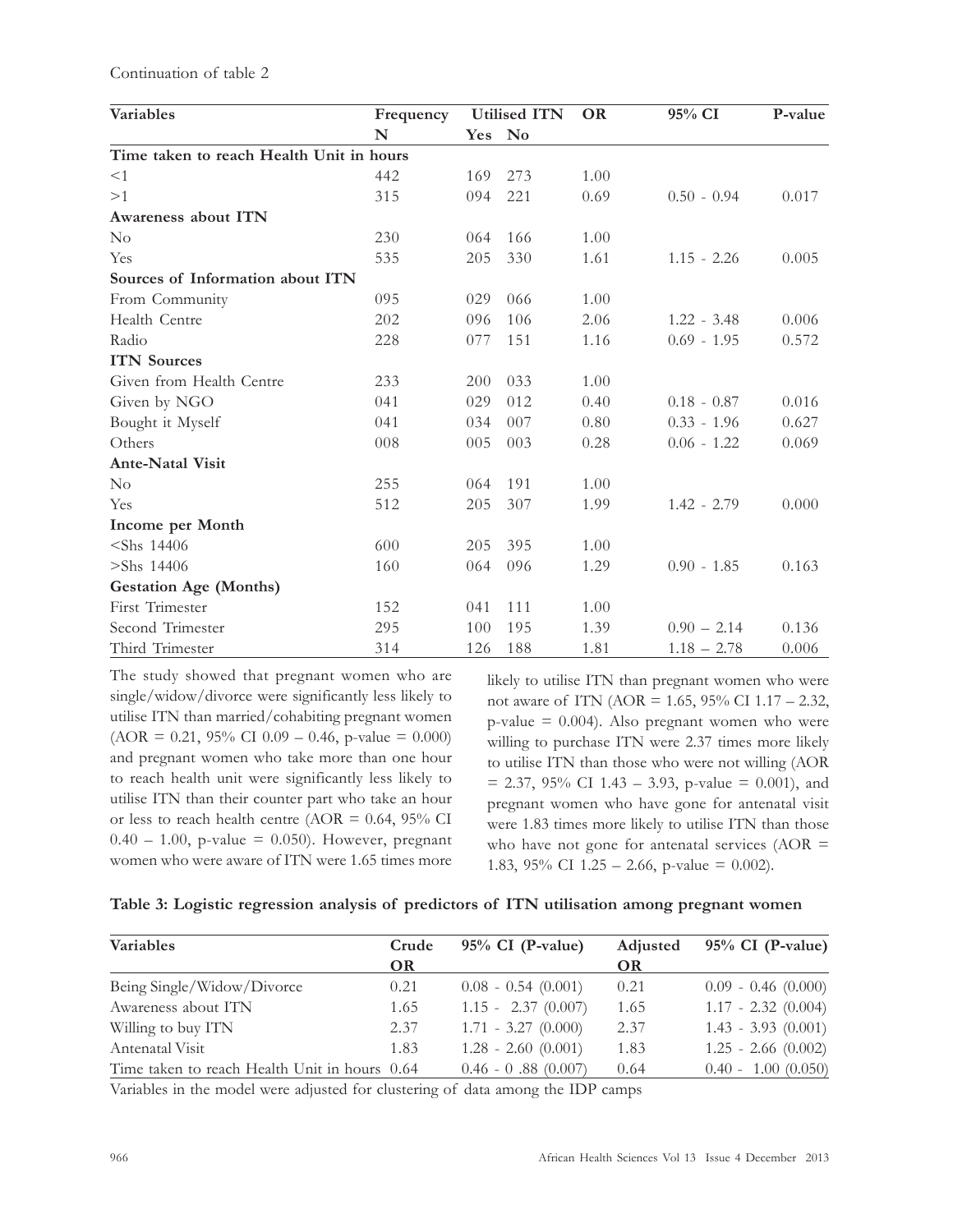#### **Discussion**

Our study indicates that ITN utilisation by pregnant women in Gulu district IDP camps was low at about only 35% compared with national target of 50% to have been achieved by the year 2007<sup>3</sup> . This low ITN utilisation could be because of fewer pregnant women owning at least one ITN in Gulu district IDP camps as shown by the result of the Uganda Demographic and Health Survey (UDHS) of 2006 which indicates that 41.8% of the households in the IDP camps had at least one ITN. The report further reveals that only 20.9% of pregnant women had slept under an ITN a night before the survey in the IDP camps<sup>19</sup>. Our finding was similar to other studies done in Luwero district of central Uganda which showed that 31.3% of pregnant women reported using mosquito net during their previous pregnancy<sup>20</sup>, in Ethiopia which indicates that 58% of pregnant women slept under ITN<sup>21</sup> and in Kenya which found that only 5% of pregnant women slept under ITN<sup>22</sup>. Our study has revealed several factors that promoted ITN utilization including ANC attendance, awareness about ITN and willingness to purchase ITN. The findings revealed that those who have at least attended ante-natal services were 1.83 times more likely to utilise ITN than those who had not (p-value  $= 0.002$ ). This could be explained by the fact that those who initially had no ITN got it from health centre during ANC visit and was told the benefits of utilising ITN. A study by Gikandi et al in Kenya found that more than half of the net used by pregnant women were obtained from antenatal clinics<sup>23</sup>. Also, those who were having ITN were encouraged to utilise their ITN because of the benefits that they and their unborn baby will have if she utilise ITN. Also, warning of the consequences of not utilising ITN both to her and her unborn baby could have been given which ensure compliance with ITN utilisation.

Also pregnant women who had indicated that they would be willingness to purchase ITN were 2.37 times more likely to utilize ITN than those who were not willing to purchase ITN (p-value  $= 0.001$ ). This could be attributed to the benefits of using ITN which they knew and that is why they were willing to purchase ITN. Other studies have indicated that cost was a barrier to ownership and use of ITN<sup>24,25,26</sup>. In our study, the majority of ITNs owned by the pregnant women were provided through health centres which were free of charge.

The pregnant women who reported to be aware of ITN were 1.65 times more likely to utilise ITN than those who were not aware of ITN (P-value  $=$ 0.004). However, when this was stratified according to the various sources, those who attributed hearing about ITN for the first time from health centre were about twice more likely to utilise ITN than those who reported hearing from the community (P-value  $= 0.006$ ). While those who reported hearing about ITN for the first time over the radios were about 1.2 times more likely to utilise ITN though this was not statistically significant (P-value  $> 0.05$ ). This could be because in the health centres, pregnant women are usually taught on the importance of protecting themselves against malaria during pregnancy and the danger associated with malaria during pregnancy to themselves and their unborn babies. Pregnant women who indicated that they have heard about ITN from within community were less likely to utilise ITN because the message given to them may not stress the importance of ITN utilisation by pregnant women and thus fail at influencing ITN utilisation. Other study had found that having ever heard a message about ITN was not associated with ITN use<sup>27</sup>. The study also revealed other factors that hindered ITN utilisation including marital status i.e. being single/widowed/divorce and time taken to reach Health Unit in hours. Marital status when adjusted for clustering was found to be highly significant at determining ITN utilisation with pregnant women who were single/widow/divorce were 0.21 times less likely to utilise ITN than married/cohabiting pregnant women (P-value  $=$ 0.000). This could be because of social support that married women received from their husbands, i.e. reminding them in case they had forgotten to hang their ITN up or encouraging them to use their ITN in case they are feeling lazy/reluctant to use ITN. Similar results were obtained in other studies<sup>14,27</sup>. Also a study in Kinshasa among pregnant women indicated that husbands were supportive of their wives to sleeping under their nets<sup>29</sup>.

We found that the time taken to reach health unit in hours was significant at determining ITN utilisation with those who reported to take more than an hour to reach health unit were 0.64 times less likely to utilise ITN than those who took an hour or less to reach health unit (P-value  $= 0.050$ ). Similar result was obtained in a study by Gikandi et al where fewer women reported ITN use if they lived more than an hour walking distance to ante-natal clinic<sup>23</sup>. This could be because of lack of transport to the health unit or because of social responsibility in the home which can not make them free and they missed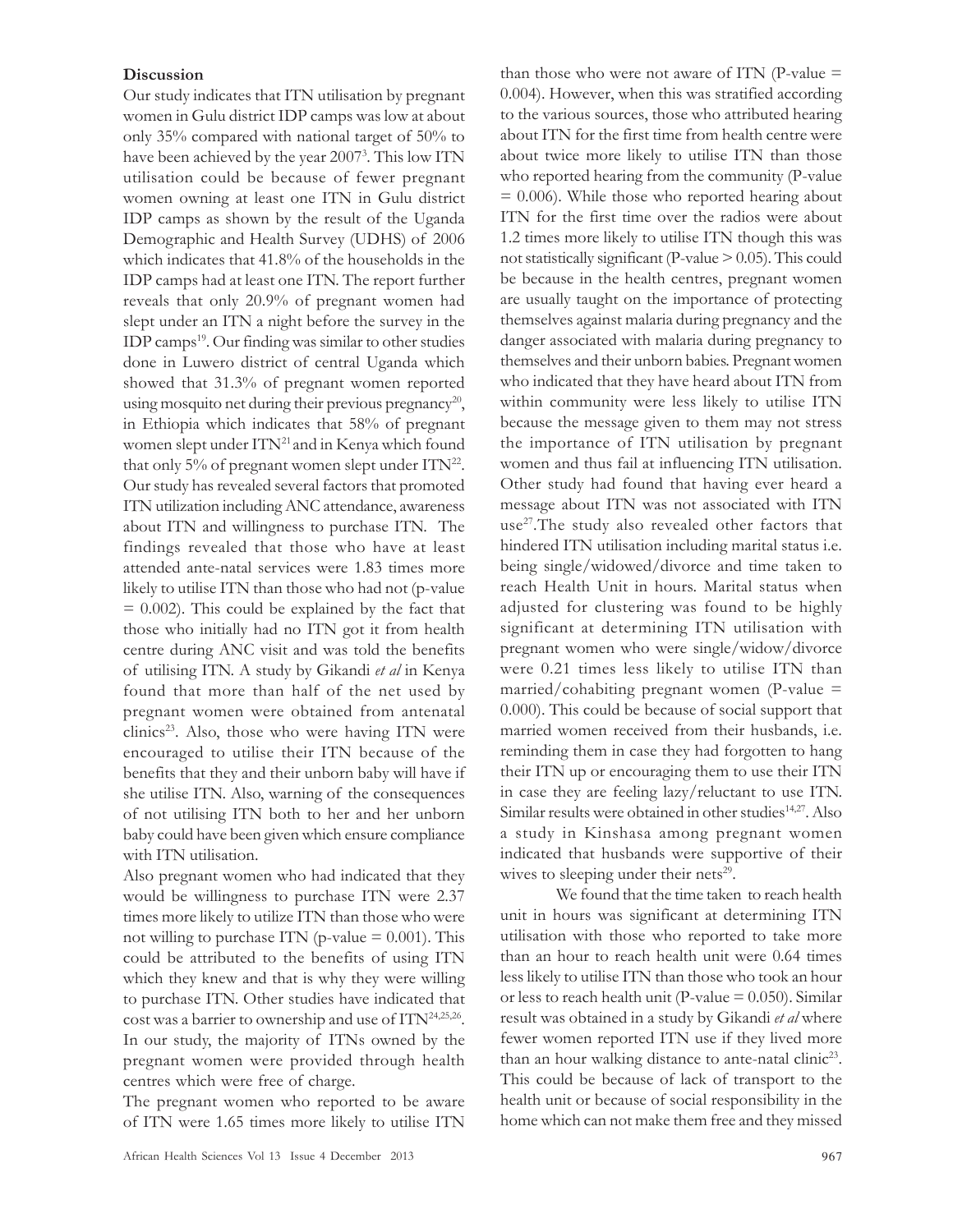out ITN and vital health messages from the antenatal clinics, which could have influence over their attitude toward ITN utilisation.

## Conclusion

Majority of the pregnant women in the post conflict IDP camps in Gulu district had not utilised ITN. Only about a third of the pregnant women had utilized ITN which is below the 50% target set by the Ministry of Health of ITN coverage among vulnerable people by the year 2007.

## Recommendations

Stakeholders (Ministry of Health and NGOs) should ensure adequate supply of ITN to pregnant women who live in post conflict areas like Gulu district and also sensitise them on the benefits of ITN utilisation. Also, leaders in the post conflict areas should encourage pregnant women to acquire and use ITN as a mean of reducing their vulnerability to malaria disease since they live in housing that offers little protection against mosquitoes.

## Acknowledgements

The authors acknowledge with thanks the following: Gulu University Faculty of Medicine, Makerere University Clinical Epidemiology Unit and the Belgian Technical Cooperation in Uganda for their Scholarship which made this study possible.

# References

- 1. WHO. The World Health Report, Making a Difference; 1999. Downloaded on 31/3/2008 at http://www.who.int/whr/1999/en/ whr99en.pdf.
- 2. WHO. The African Malaria Report 2003 from WHO and UNICEF; 2003. Downloaded on 31/3/2008 at http://www.rbm.who.int/ amd2003/amr2003/amr\_doc.htm.
- 3. Ministry of Health. Republic of Uganda. Annual Health Sector Performance Report; October 2007.
- 4. Stephen JR, Elena P, Abera G, Eyob T, Valentino ML & Malcolm EM. Placental Monocyte Infiltrates in Response to Plasmodium Falciparum Malaria Infection and Their Association With Adverse Pregnancy Outcomes. Am. J. Trop. Med. Hyg 2003; 68: 115 -119.
- 5. Adeyemi AS, Adekunle DA and Akinota SE. Use of Prevalence of insecticide treated mosquito bednets among pregnant population in Osogbo, Nigeria. Nigerian Medical Pract 2007; 52 (2): 29-3.
- 6. Brabin BJ. An analysis of malaria in pregnancy in Africa. Bulletin of the World Health Organization 1983; 61: 1005–1016.
- 7. Menendez C. Malaria during pregnancy: a priority area of malaria research and control. Parasitology Today 1995; 11: 178–183.
- 8. Menendez C, Ordi J, Ismail MR, Ventura PJ, Aponte JJ, Kahigwa E, Font F & Alonso PL. The Impact of Placental Malaria on Gestational Age and Birth Weight. The Journal of Infectious Diseases 2000; 181: 1740–1745.
- 9. Steketee RW, Nahlen BL, Parise ME, Menendez C: The Burden of Malaria in Pregnancy in Malaria-Endemic Areas. Am. J. Trop. Med. Hyg 2001; 64: 28-35.
- 10. Ndyomugyenyia R and Katamanywa J. Intermittent preventive treatment of malaria in pregnancy (IPTp): do frequent antenatal care visits ensure access and compliance to IPTp in Ugandan rural communities? Transactions of the Royal Society of Tropical Medicine and Hygiene 2010; 104: 536– 540
- 11. Gamble C, Ekwaru JP & Ter Kuile FO. Insecticide-treated nets for preventing malaria in pregnancy. Cochrane Database Systematic Reviews 2006; CD003755.
- 12. Ter Kuile FO, Dianne JT, Penelope APH, et al. Reduction of Malaria during Pregnancy by Permethrin-Treated Bed Nets in an Area of Intense Perennial Malaria Transmission in Western Kenya. Am. J. Trop. Med. Hyg 2003; 68: 50-60.
- 13. William AH, Ter Kuile FO, Steketee RW, et al. Implications of the Western Kenya Permethrin-Treated Bed Net Study for Policy, Program Implementation, and Future Research. Am. J. Trop. Med. Hyg 2003; 68: 168–173.
- 14. Marchant T, Schellenberg JA, Edgar T et al. Socially marketed insecticide-treated nets improve malaria and anaemia in pregnancy in southern Tanzania. Tropical Medicine and International Health 2002; 7: 149–158.
- 15. Van Eijk AM, Blokland IE, Slutsker L et al. Use of intermittent preventive treatment for malaria in pregnancy in a rural area of western Kenya with high coverage of insecticide-treated bed nets. Tropical Medicine and International Health 2005; 10: 1134-1140.
- 16. United Nation High Commissioner for Refugee unpublished data from Gulu office 2008.
- 17. Gulu district Health Management and Information System record. Unpublished data from July 2007 - June 2008.